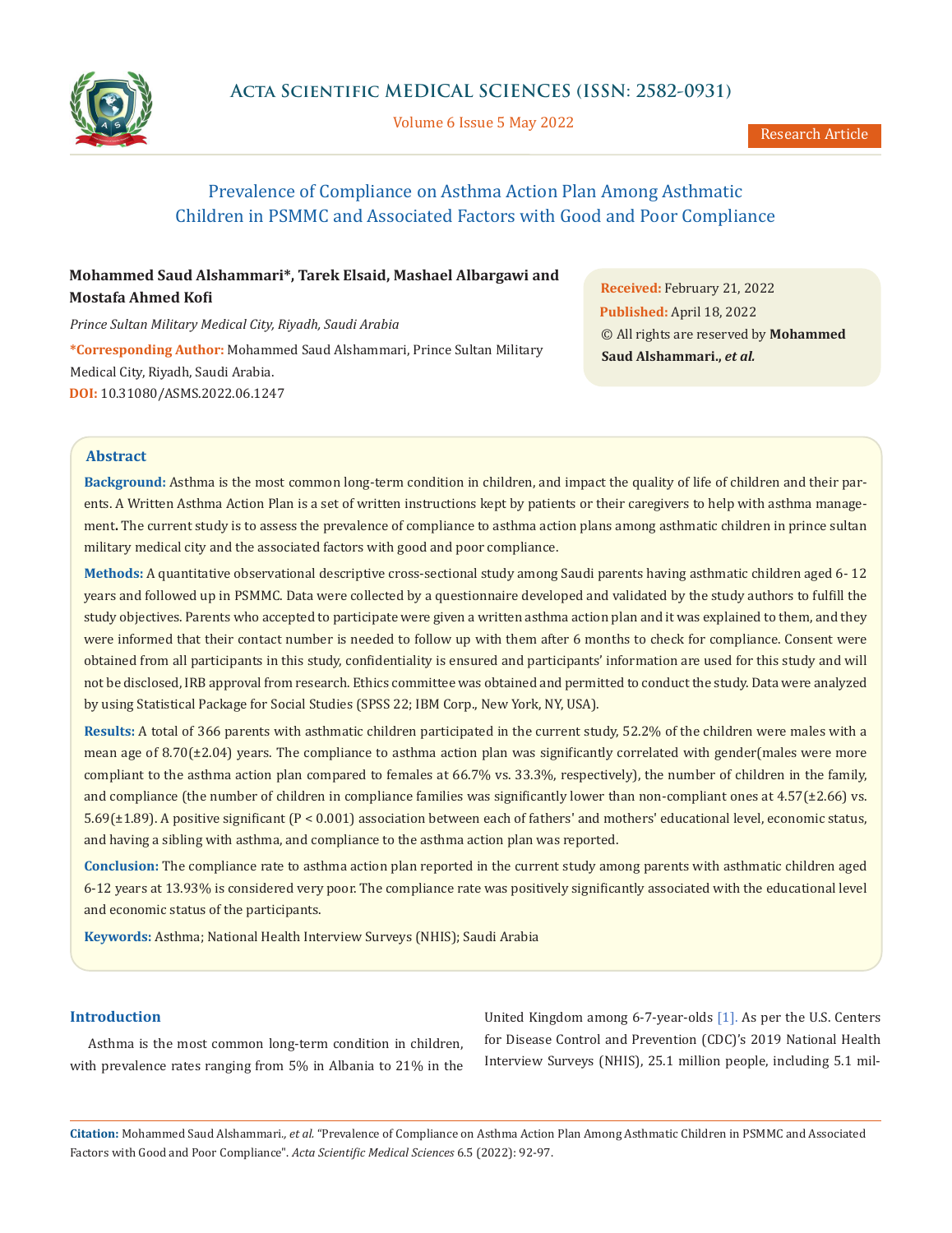lion children, have asthma [2]. In Saudi Arabia, asthma affects 2 million people (about  $6\%$  of the population) [3]. The prevalence of asthma in Saudi Arabia varies among different cities throughout the kingdom, the highest was reported in Alhofuf (33.7%) and the lowest in Abha (9%) [4].

Frequent asthma attacks have a negative impact on the quality of life of children and their parents, are associated with accelerated loss of lung function, and can be fatal  $[5]$ . As a result, the Global Initiative for Asthma (GINA) was founded in 1989 to raise public awareness about asthma [6]. Healthcare appointments with regular follow-up, consistent asthma education, and written action plans are specifically recommended for better disease control in asthmatics, particularly those with a more severe disease course [7]. Locally, and in response to the region's high prevalence of asthma, an asthma awareness campaign was held in Saudi Arabia in 2014, during which a Structured Asthma Knowledge Questionnaire was developed to assess 1039 randomly selected participants  $[8]$ . This preliminary study concluded that general population asthma knowledge needs to be improved. Another survey conducted in 2019 showed that the majority of people in Saudi Arabia are aware of asthma as a chronic disease entity, its fatality and that genetic, hereditary, and environmental factors play a role in the progression of asthma [9].

Asthma morbidity in children is clearly reduced by guided self-management, which includes self-monitoring and an asthma action plan  $[10,11]$ . A Written Asthma Action Plan is a set of written instructions kept by patients or their caregivers to help with asthma management. As a result, the purpose of this study was to assess the prevalence of compliance to asthma action plans among asthmatic children in PSMMC and find the reasons and associated factors with both good and poor compliance to improve the management and prognosis of asthma in PSMMC.

#### **Methods**

This was a quantitative observational descriptive cross-sectional survey study. The study population was Saudi parents having asthmatic children who presented to the ER and pediatric clinics at Prince Sultan Military Medical City (PSMMC).

The inclusion criteria for the current study were Saudi parents having asthmatic children aged 6- 12 years and followed up in PSMMC.

The data collection tool for the current study was a written asthma action plan and a questionnaire that was developed and validated by the study authors to fulfill the study objectives. the questionnaire includes questions asking if the participants heard about the asthma action plan, the number of children they have, parents' educational level and their economic status if any of the child's siblings are asthmatics and the number of ER visits due to asthma exacerbation during the last month. The aims and objectives of the study were explained to the parents and they were informed that their contact number is needed to follow up with them after 6 months to check for compliance. Parents were informed that their data will be kept confidential and will be used for research purposes only. Parents who accepted to participate and give their contact number were asked to sign a consent form and to fill up the questionnaire. Consent were obtained from all participants in this study, confidentiality is ensured. Participants' information and contact numbers are used for this study and will not be disclosed, IRB approval from research. Ethics committee was obtained and permitted to conduct the study.

#### **Statistical analysis**

Data were analyzed by using Statistical Package for Social Studies (SPSS 22; IBM Corp., New York, NY, USA). Continuous variables were expressed as mean ± standard deviation. Categorical variables were expressed as percentages. t-test was used for continuous variables. Chi-square was used for categorical variables. A pvalue <0.05 was considered statistically significant.

#### **Results**

A total of 376 parents with asthmatic children accepted to participate in the current study, while when we came to the follow up after 6 months 10 (2.65%) of them did not answer our phone call, and they were dropped out from the study leaving a total of 366 for whom data were analyzed, giving a response rate of >97% which is very high.

More than half of the participated sample were males at 52.2%. The mean  $(\pm SD)$  age of the children was  $8.70(\pm 2.04)$  years. the mean (±SD) of the number of children in the families of the participated parents was  $5.53(\pm 2.03)$ , and the highest percentage (19.4%) of the participated children ranked the second in their family. Only 10.9% of the participated parents reported that they have previous knowledge about the asthma action plan, while the

**Citation:** Mohammed Saud Alshammari*., et al.* "Prevalence of Compliance on Asthma Action Plan Among Asthmatic Children in PSMMC and Associated Factors with Good and Poor Compliance". *Acta Scientific Medical Sciences* 6.5 (2022): 92-97.

93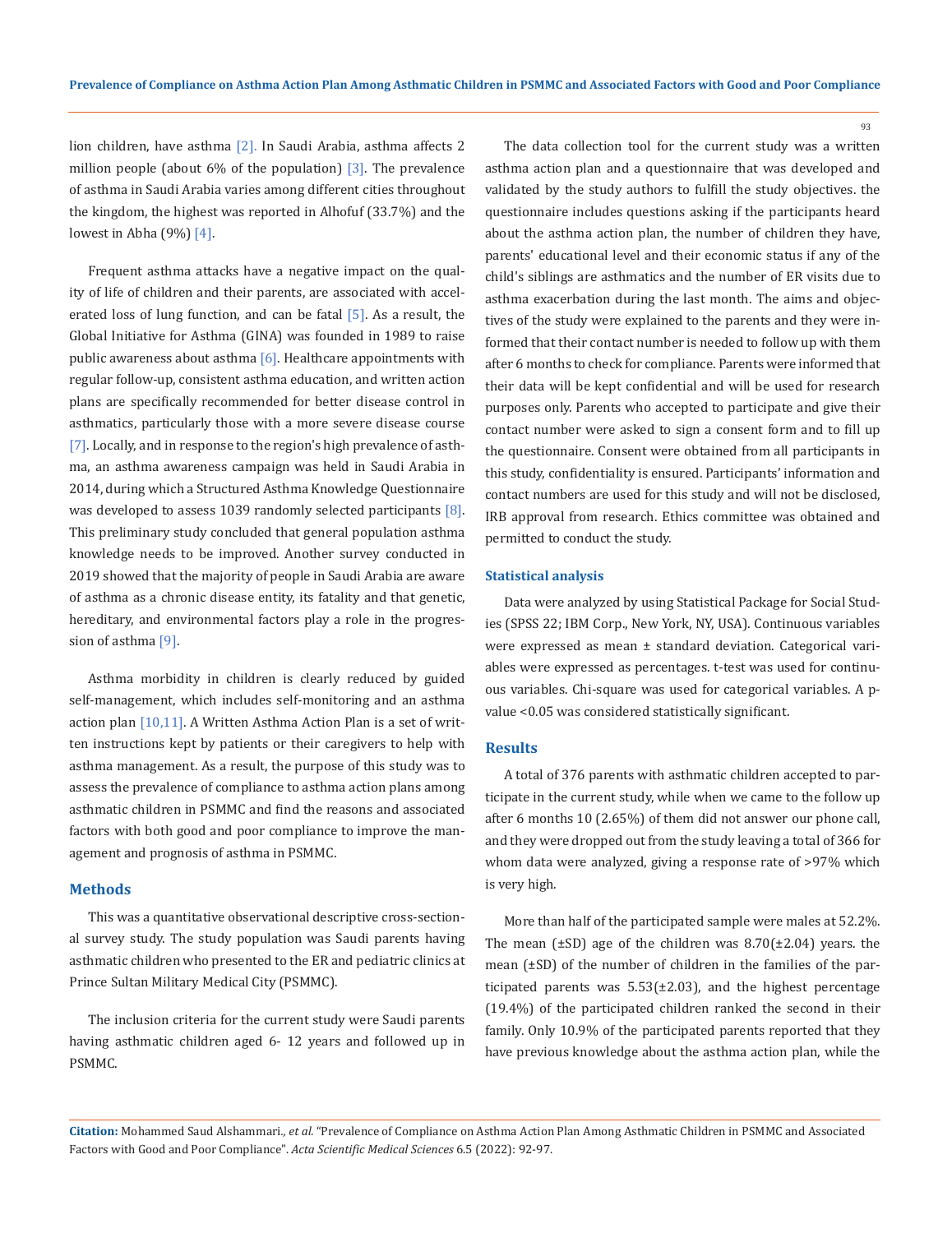majority (89.1%) reported "no". The educational level of both the participated fathers and mothers was mostly high school at 38%, and 50.8%, respectively. The socioeconomic status of the participants was mostly "good" at 68.9%, and 26.2% of the participants reported having an asthmatic sibling. The results showed that the prevalence of compliance to asthma action plans among asthmatic children was 13.93% (51 out of 366), which is considered a very poor compliance rate. Data is shown in table 1.

|                                           |                 | <b>Number</b> | $\frac{0}{0}$ |  |
|-------------------------------------------|-----------------|---------------|---------------|--|
|                                           | Male            | 191           | 52.2          |  |
| Gender                                    | Female          | 175           | 47.8          |  |
| Age (Mean, SD)                            |                 | 8.70          | 2.04          |  |
| Number of children in family (Mean, SD)   |                 | 5.53          | 2.03          |  |
|                                           | Yes             | 40            | 10.9          |  |
| Previous knowledge of asthma action plan? | N <sub>o</sub>  | 326           | 89.1          |  |
| Rank of child                             | $1^{ST}$        | 62            | 16.9          |  |
|                                           | 2 <sub>ND</sub> | 71            | 19.4          |  |
|                                           | 3 <sup>RD</sup> | 45            | 12.3          |  |
|                                           | 4T <sup>H</sup> | 68            | 18.6          |  |
|                                           | 5 <sup>TH</sup> | 53            | 14.5          |  |
|                                           | 6 <sup>TH</sup> | 37            | 10.1          |  |
|                                           | 7 <sup>TH</sup> | 15            | 4.1           |  |
|                                           | 8TH             | 9             | 2.5           |  |
|                                           | $10^{TH}$       | 6             | 1.6           |  |
| Education level of father                 | Primary         | 16            | 4.4           |  |
|                                           | Intermediate    | 74            | 20.2          |  |
|                                           | High school     | 139           | 38.0          |  |
|                                           | Bachlor         | 137           | 37.4          |  |
| <b>Education</b> mother                   | Primary         | 20            | 5.5           |  |
|                                           | Intermediate    | 83            | 22.7          |  |
|                                           | High school     | 186           | 50.8          |  |
|                                           | Bachlor         | 77            | 21.0          |  |
|                                           | Good            | 252           | 68.9          |  |
| Socioeconomic status                      | Average         | 114           | 31.1          |  |
|                                           | Yes             | 96            | 26.2          |  |
| Any asthmatic sibling?                    | No              | 270           | 73.8          |  |

Table 1: Characteristics of the asthmatic children and their parents (n = 366).

The relation between the characteristics of the asthmatic children and their parents and using asthma action plan is shown in table 2. There was a statistically significant difference in the use of asthma action plan by gender, where a statistically significant higher percentage of males were compliant to the asthma action plan compared to females at 66.7% vs. 33.3%, respectively, with a P-value of 0.026. Similarly, the was a significant (P 0.006) association between the number of children in the family and compliance,

**Citation:** Mohammed Saud Alshammari*., et al.* "Prevalence of Compliance on Asthma Action Plan Among Asthmatic Children in PSMMC and Associated Factors with Good and Poor Compliance". *Acta Scientific Medical Sciences* 6.5 (2022): 92-97.

94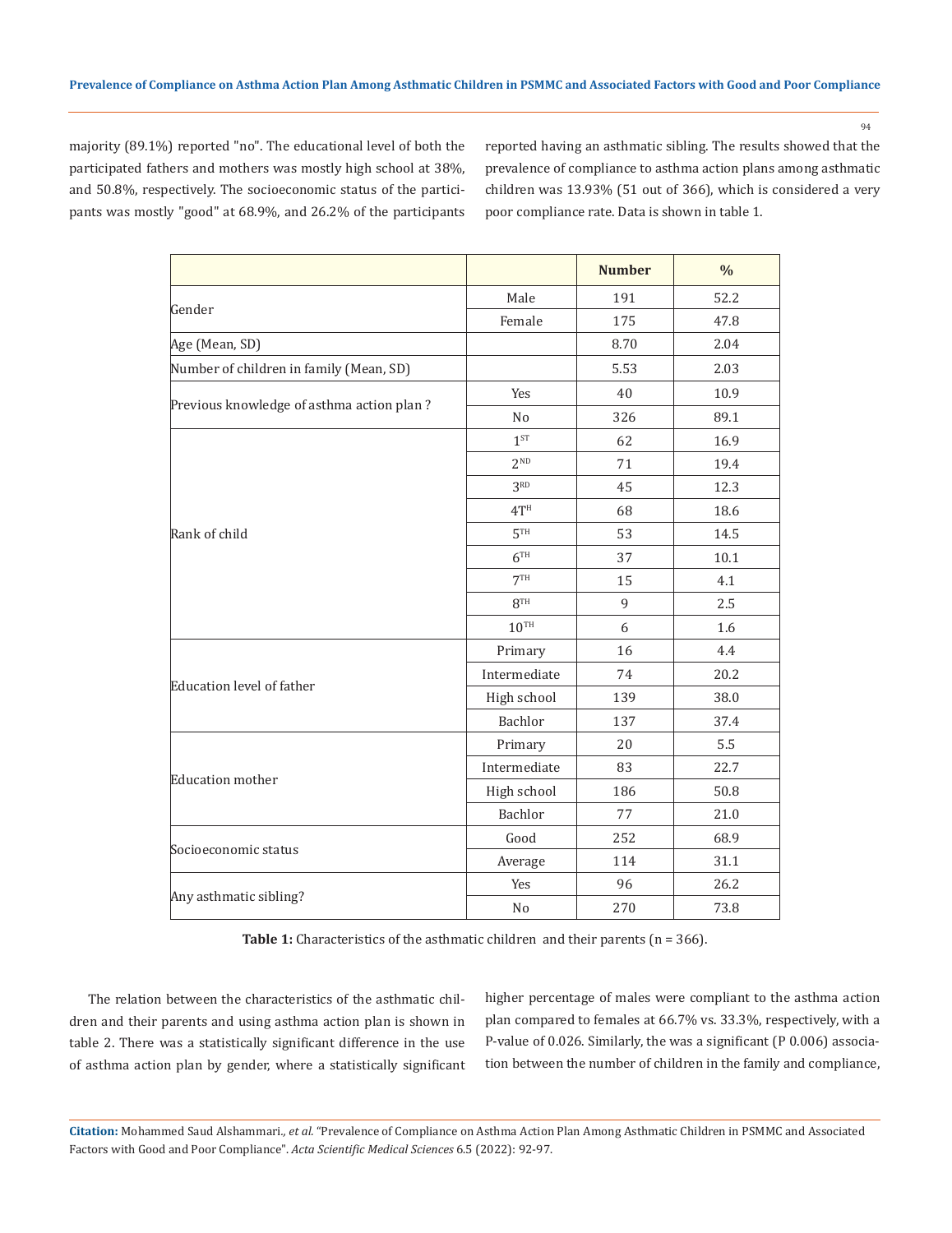95

as it was found that the mean of the number of children in compliance families was significantly lower than non-compliant ones at  $4.57(\pm2.66)$  vs.  $5.69(\pm1.89)$ . A significantly lower percentage (39.2%) of participants with previous knowledge about asthma action plan reported using the asthma action plan compared to those with no previous knowledge at 60.8%, with a p-value of <0.001. Asthma action plan use was also significantly inversely correlated with the rank of children, being the highest among the  $1<sup>st</sup>$  at 35.3%, and decreased with increasing the children's rank.

|                                               |                 |                   | <b>Using Asthma action plan</b> |                    |                |            |
|-----------------------------------------------|-----------------|-------------------|---------------------------------|--------------------|----------------|------------|
|                                               |                 | <b>Yes</b>        |                                 |                    | N <sub>o</sub> |            |
|                                               |                 | Number $(n = 51)$ | $\frac{0}{0}$                   | Number $(n = 315)$ | $\frac{0}{0}$  | P value    |
| Gender                                        | Male            | 34                | 66.7                            | 157                | 49.8           | $0.026*$   |
|                                               | Female          | 17                | 33.3                            | 158                | 50.2           |            |
| Age (Mean, SD)                                |                 | 8.22              | 1.84                            | 8.78               | 2.06           | 0.066      |
| Number of<br>children in<br>family (Mean, SD) |                 | 4.57              | 2.66                            | 5.69               | 1.87           | $0.006*$   |
| Previous knowledge of asthma action<br>plan?  | Yes             | 20                | 39.2                            | 20                 | 6.3            | $< 0.001*$ |
|                                               | No              | 31                | 60.8                            | 295                | 93.7           |            |
| Rank of child                                 | 1 <sup>ST</sup> | 18                | 35.3                            | 44                 | 14.0           | $0.001*$   |
|                                               | 2 <sub>ND</sub> | 12                | 23.5                            | 59                 | 18.7           |            |
|                                               | 3 <sup>RD</sup> | 8                 | 15.7                            | 37                 | 11.7           |            |
|                                               | 4 <sup>TH</sup> | 8                 | 15.7                            | 60                 | 19.0           |            |
|                                               | 5 <sup>TH</sup> | $\mathbf{1}$      | 2.0                             | 52                 | 16.5           |            |
|                                               | 6 <sup>TH</sup> | $\mathbf{1}$      | 2.0                             | 36                 | 11.4           |            |
|                                               | 7 <sup>TH</sup> | $\boldsymbol{0}$  | 0.0                             | 15                 | 4.8            |            |
|                                               | $R^{TH}$        | $\mathbf{1}$      | 2.0                             | 8                  | 2.5            |            |
|                                               | $10^{TH}$       | $\overline{2}$    | 3.9                             | $\overline{4}$     | 1.3            |            |
| Education level of father                     | Primary         | 2                 | 3.9                             | 14                 | 4.4            | $< 0.001*$ |
|                                               | Intermediate    | $\overline{4}$    | 7.8                             | 70                 | 22.2           |            |
|                                               | High school     | 9                 | 17.6                            | 130                | 41.3           |            |
|                                               | Bachlor         | 36                | 70.6                            | 101                | 32.1           |            |
| Education mother                              | Primary         | $\mathbf{1}$      | 2.0                             | 19                 | 6.0            | $< 0.001*$ |
|                                               | Intermediate    | $\overline{4}$    | 7.8                             | 79                 | 25.1           |            |
|                                               | High school     | 21                | 41.2                            | 165                | 52.4           |            |
|                                               | Bachlor         | 25                | 49.0                            | 52                 | 16.5           |            |
| Socioeconomic status                          | Good            | 42                | 82.4                            | 210                | 66.7           | $0.025*$   |
|                                               | Average         | 9                 | 17.6                            | 105                | 33.3           |            |
| Any asthmatic sibling?                        | Yes             | 26                | 51.0                            | 70                 | 22.2           | $< 0.001*$ |
|                                               | N <sub>o</sub>  | 25                | 49.0                            | 245                | 77.8           |            |
| * Significant p value                         |                 |                   |                                 |                    |                |            |

**Table 2:** Relation between the characteristics of the asthmatic children and their parents and Using Asthma action plan.

**Citation:** Mohammed Saud Alshammari*., et al.* "Prevalence of Compliance on Asthma Action Plan Among Asthmatic Children in PSMMC and Associated Factors with Good and Poor Compliance". *Acta Scientific Medical Sciences* 6.5 (2022): 92-97.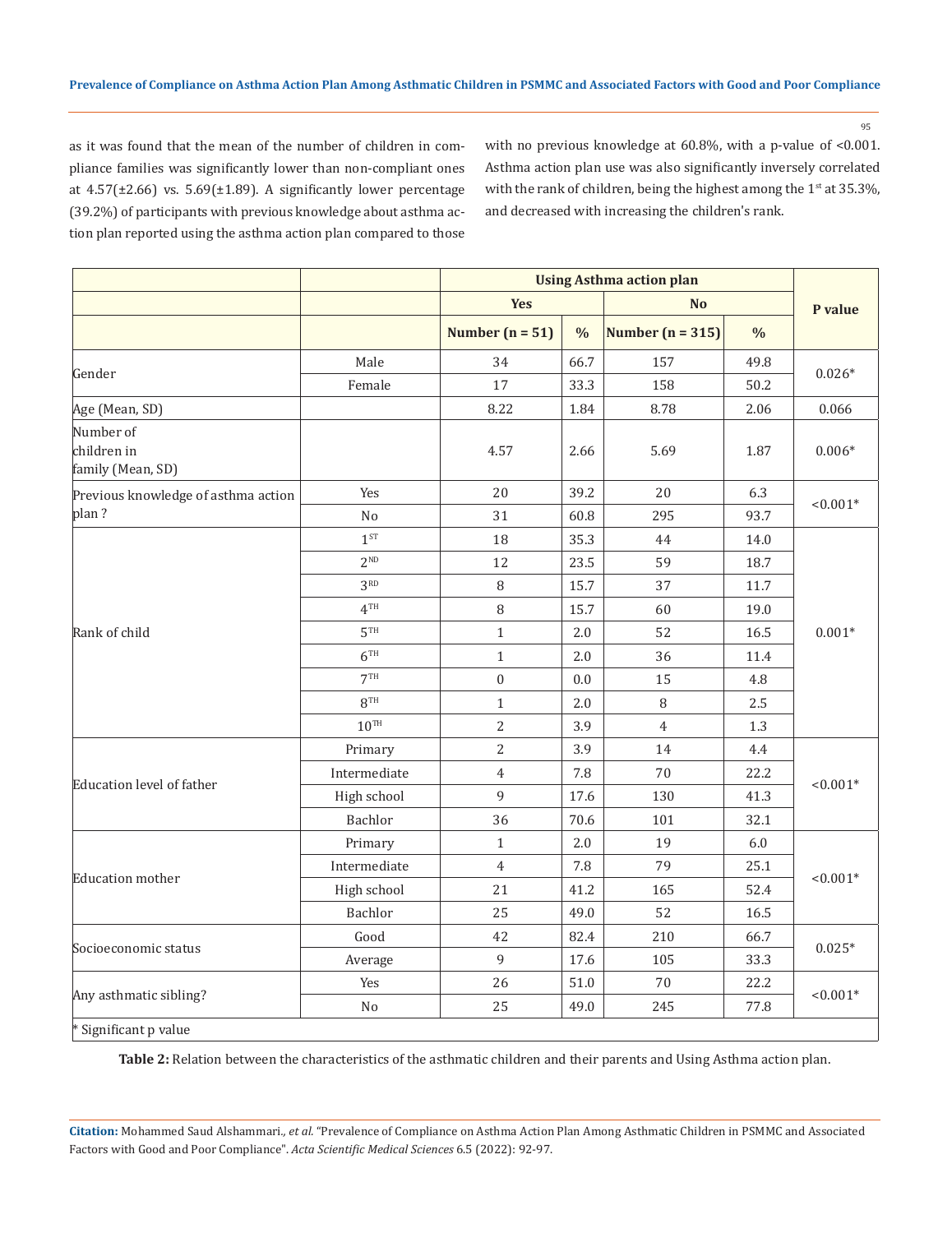The results of the current study revealed a positive significant (P < 0.001) association between each of fathers' and mothers' educational level and compliance to the asthma action plan, where the highest compliance rate was reported from those with a bachelor degree at 70.6%, and 49%, respectively. A similar positive correlation was found with the socioeconomic status and most (82.4%) of those with good economic level were compliant compared to 17.6% of those with average level, with a P-value of 0.025. Moreover, having a sibling with asthma showed a significantly higher asthma action plan using rate. On the other hand, there was no significant association between the participants' age and compliance to the asthma action plan as the p-value was 0.066.

#### **Discussion**

We set out this cross-sectional survey study to assess the rate of compliance to asthma action plans among parents with asthmatic children under the age of 12 years, and the results revealed an overall poor compliance rate, and that the rate of compliance is significantly associated with parents educational level, socioeconomic status, and having a sibling with asthma.

The compliance rate reported in the current study is considered even poor compared to a study conducted in Egypt in which the compliance rate among the studied mothers was 32.1% [12].

When patients stray from the recommended directions given by a healthcare practitioner, this is referred to as noncompliance. The goal of every medical therapy is to attain certain objectives. The outcome, however, is heavily dependent on patient-related factors, and despite the efforts of healthcare personnel, the expected outcomes may not be reached if patients are disobedient. There was a statistically significant correlation between parents' compliance level and socioeconomic status in this study, which is in line with a previous similar study  $[12]$ . Furthermore, McCorkle  $[13]$  and Baiardini., *et al*. [14] discovered that socioeconomic position and degree of education had a significant impact on how patients take their medication, and this is in line with the current study findings.

Medication adherence is a significant difficulty for individuals with chronic conditions. An action plan, however, prepared in a clear discussion with the patient, may help to improve adherence by eliminating confusion with multiple treatment alternatives and reminding patients about the right manner and time to use them. According to Van Staa., *et al*. asthmatic adherence to asthma control therapy is famously low, with fewer than half of patients taking their recommended medicine regularly [15]. The results in the current study are even worse than this.

Previous studies showed that non-adherence to asthma treatments can be intentional, when patients opt not to take recommended therapy after weighing the perceived requirement for/ concerns about taking regular medication, or non-intentional when patients are misled, forgetful, or unable to pay treatment expenses [16]. Without a doubt, these findings emphasize the asthma action plan's critical role in increasing medication adherence in chronically sick patients. Unfortunately, the current study did not address the reasons for noncompliance, however, previous studies showed that the primary causes for non-adherence were forgetting to take medicine according to the prescription schedule and fear of the negative effects of corticosteroids, which led them to not use their medication or reduce its dose/frequency [16,17].

Patients' knowledge score about asthma and asthma action plans is positively correlated with compliance score [12,18,19]. This might explain the low compliance rate in the current study since only 10.9% of the participants reported having previous knowledge of asthma action plan. These findings shed the light on the urgent need for health education about asthma and asthma action plan. Asthma health education usually begins at the doctor's office. This instruction is often aimed at the parents rather than the kid and consists of a quick overview of asthma and the medicine provided to treat it [20].

As with any study, the current study has some limitations including the small sample size, the sample size was not representative of the whole kingdom, and therefore the results cannot be generalized. In addition, the reasons for noncompliance weren't addressed in the current study. Though, the study has its strengths including shedding the light o an important area with is compliance to the asthma action plan, particularly that asthma is considered prevalent in the kingdom, and this is an addition to the literature in this area where such data is considered scarce in the kingdom. Largescale multicenter studies are required in this topic.

### **Statistical analysis**

Data were analyzed by using Statistical Package for Social Studies (SPSS 22; IBM Corp., New York, NY, USA). Continuous variables were expressed as mean ± standard deviation. Categorical variables were expressed as percentages. t - test was used for continuous variables. Chi square was used for categorical variables. A pvalue <0.05 was considered statistically significant. Prevalence

**Citation:** Mohammed Saud Alshammari*., et al.* "Prevalence of Compliance on Asthma Action Plan Among Asthmatic Children in PSMMC and Associated Factors with Good and Poor Compliance". *Acta Scientific Medical Sciences* 6.5 (2022): 92-97.

96